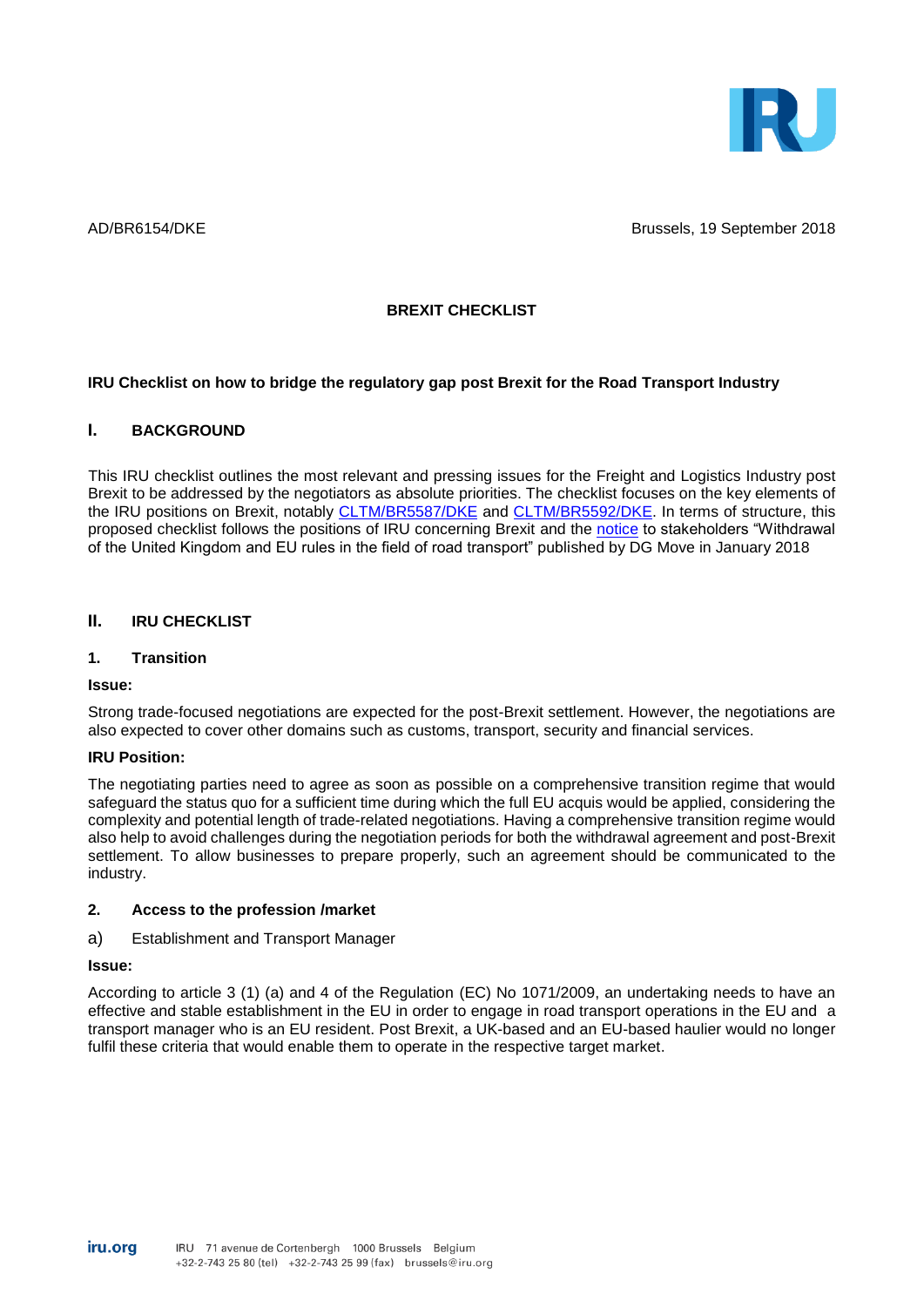# **IRU Position:**

The access to the profession criteria in the EU and its UK equivalent should be mutually recognised under any type of EU UK post-Brexit settlement. Therefore, EU and UK established undertakings wishing to operate as professional road hauliers in the UK or the EU should be able to do if they meet the following four requirements:

- (a) good repute;
- (b) appropriate financial standing;
- (c) professional competence
- (d) have an effective and stable establishment in either the UK or the EU

The criteria of the country of establishment of the haulier should prevail over the criteria of other EU member states and the UK post-Brexit. At the moment, some of the EU 28 member states request more burdensome or less demanding criteria concerning the requirement of good repute.

It is absolutely key that the UK and EU mutually accept and recognize each other's criteria in this respect.

In 2016, around 8 million freight units were moved between the UK and the EU 27 and over 12 million passengers transited through the port of Dover.The UK is the second most important trade and economic partner of the EU after the US and ahead of China. Since road transport is a key enabler of trade between the UK and the EU, such treatment is justified. The respective legal basis could be embedded either inside a comprehensive road transport agreement between the UK and the EU or in an EU-UK Free Trade Agreement.

b) Cross-border international road haulage

### **Issue:**

According to Regulation (EC) No 1072/2009, the international carriage of goods in the Union is subject to the possession of a Community License. These Community Licenses can only be issued by the competent authorities in the EU, of which the UK will no longer be part post Brexit. As a consequence, Community Licenses would no longer be valid in the UK and would therefore not allow operations in each other's market anymore.

### **IRU Position:**

The international carriage of goods by road for hire or reward between the UK and the EU should take place under the community licensing system laid down in EU regulation 1072/2009 and under a similar British authorisation for UK based carriers that could be developed during the transition period. Once developed, the EU and the UK should mutually recognize each other's licensing system provided that they are developed with comparable criteria and standards. There should be no restrictions to the movements of trucks for ownaccount purposes (whether internationally or domestically).

c) Cabotage

### **Issue:**

Transport between two points situated on the territory of an individual member State of the EU by a UKregistered haulier and transport between two points situated on the territory of the UK by a vehicle registered in a Member State of the EU are not authorised under a post Brexit land transport agreement.

### **IRU Position:**

Any sort of regulation concerning cabotage post Brexit should be laid down in an EU UK post-Brexit settlement. Having several independent agreements on cabotage between the UK and the individual EU member states in place, would only lead to an unnecessary legal fragmentation of the European road haulage market.

The law exempting HGVs specifically for the carriage of new cars and vans from the restrictions on cabotage should be retained as a continued support of the automotive industry in the UK. This was introduced in 2013 to allow operators from other countries such as the Republic of Ireland and the Netherlands to supplement the capacity in the UK market during the months of March and September. This exemption has been in place for many years prior to the introduction of the current EU regulations on cabotage introduced in 2010.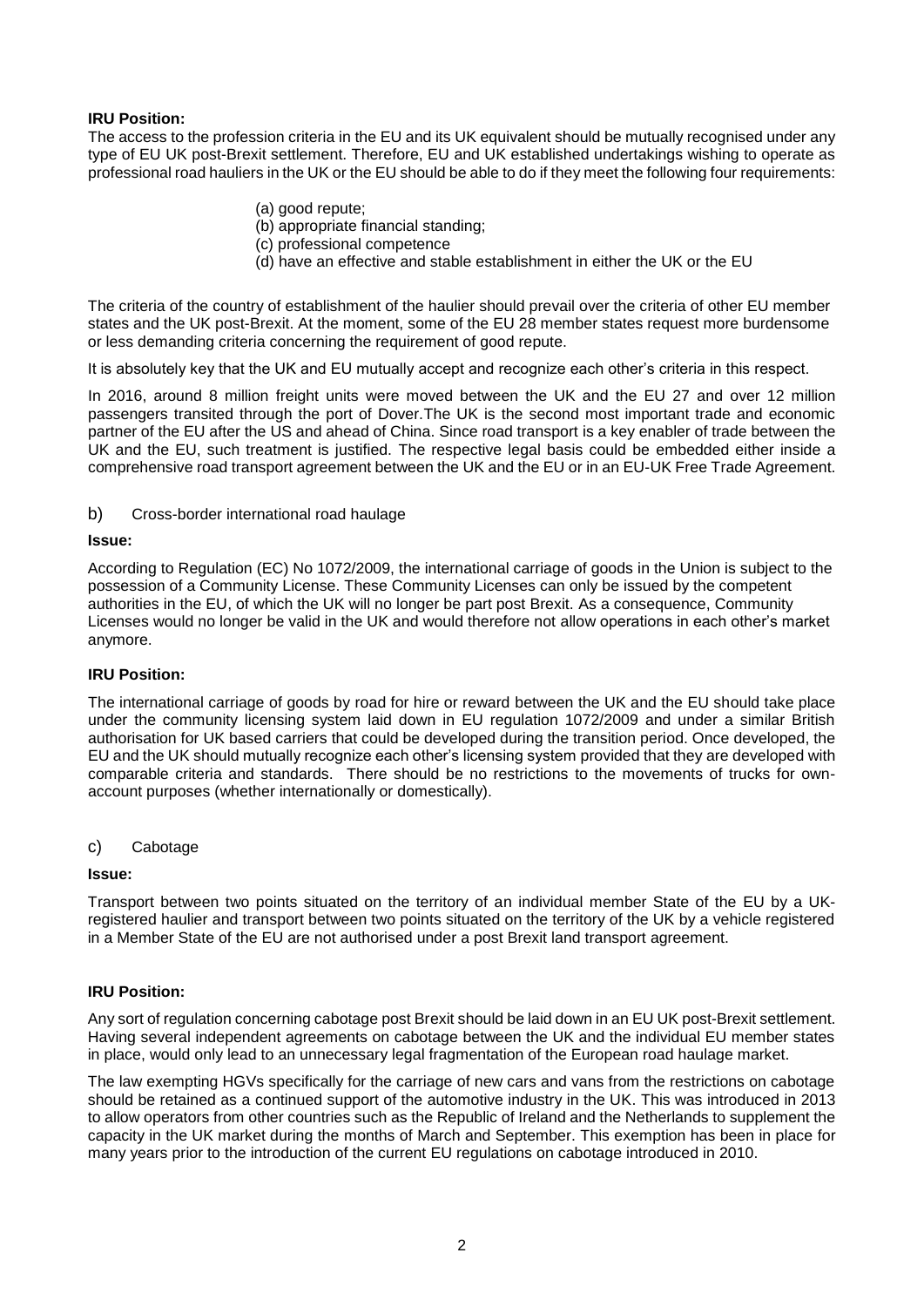# **3. Certificates and driving licenses**

# a) Driving license

# **Issue:**

In the EU, driving licenses are recognized between EU member states according to EU Directive 2006/126 EC.

# **IRU Position:**

Post-Brexit a UK driving license should be recognized in the EU and vice versa. Such mutual recognition should be laid down either in a land transport agreement between the UK and the EU or ensured through the accession of the UK to the Vienna convention on road traffic of 1968. Therefore IRU appreciates that the UK has acceded and rarified this convention in March 2018. This is particularly important, because that set of rules regulates the mutual acceptance of foreign registered vehicles.

b) Certificate of professional competence for road transport managers and operators

# **Issue:**

According to articles 3, 4 and 8 of EU Regulation (EC) No 1071/2009, road transport operators in the EU and transport managers employed by an undertaking engaged by a road transport operator have to hold a certificate of professional competence issued by a competent authority within an EU member state. Certificates issued by UK authorities will therefore no longer be valid post Brexit.

# **IRU Position:**

EU and UK certificates of professional competence for road transport managers and operators should be mutually recognized post Brexit.

# **4. Customs**

a) Authorised Economic Operator (AEO)

# **Issue:**

Within the EU there is one AEO scheme to which UK operators will no longer be able to participate in post Brexit. Therefore authorisations granting the status of Authorised Economic Operator (AEO) and other authorisations for customs simplifications, issued by the customs authorities of the United Kingdom will no longer be valid in the customs territory of the Union and vice versa.

# **IRU Position:**

The EU and the UK government should conclude and implement a Mutual Recognition Agreement (MRA) that ensures the

- a. mutual recognition of EU AEOs in the UK and the
- b. mutual recognition of UK AEOs in the EU

AEO schemes should remain voluntary in the EU and the UK post Brexit.

# b) Transit

# **Issue:**

The UK government has outlined several times their willingness to leave the EU Customs Union.

# **IRU Position:**

Transport over intermediate states need to be facilitated. E.g. Irish – EU traffic should be permitted without hurdle through the UK and UK traffic to or from all intermediate EU states should also be unrestricted.

In order to ensure smooth transit movements, IRU urges the UK and the EU government to keep the UK as a member of the New Computerised Transit System (NCTS). This system is based on electronic declarations